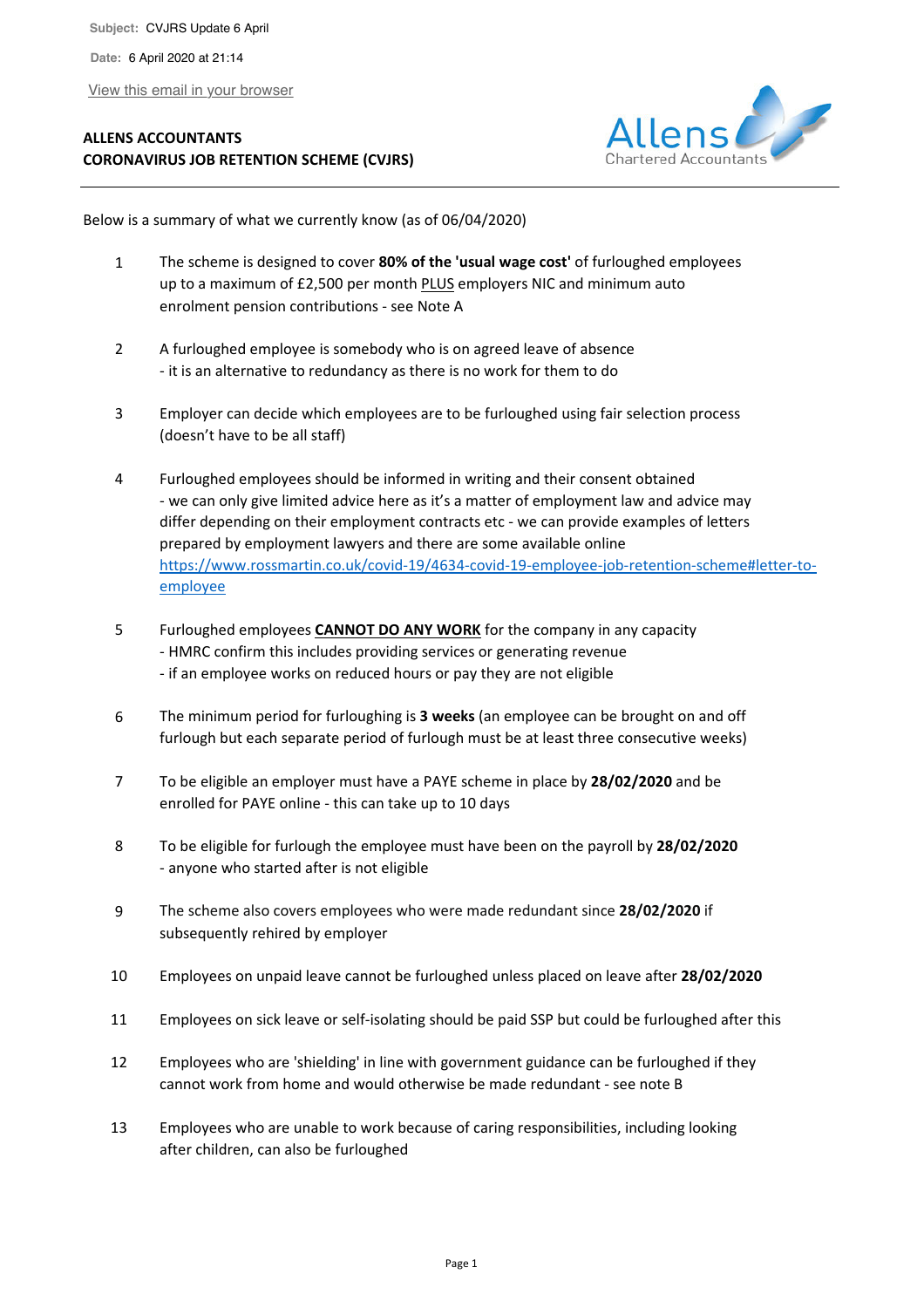

- 14 If an employee has more than one employer they can be furloughed for each job, as each job is treated separately
- 15 Furloughed employees can undertake volunteer work and can engage in training in fact HMRC state that furloughed employees should be 'encouraged' to undertake training
- 16 To be eligible, a payroll must continue to be run as normal with wages still subject to usual tax/NIC deductions, and RTI submissions made
- 17 If possible, net salary payments should be paid to employees and PAYE/NIC to HMRC (HMRC have not yet provided guidance if company is not able to make these payments)
- 18 Employers can choose to continue to pay 100% of their furloughed employee's wages, or reduce to 80% with the consent of their employees
- 19 Reimbursement to the company will be made in the form of a (taxable) grant to be claimed through a new online portal yet to be built - expected to be up and running by **21/04/2020** with the first payments made by the 'end of April' - these can be made every 3 weeks
- 20 The following information will be needed to make a claim:
	- ePAYE reference number
	- The number of employees being furloughed
	- The claim period (start and end date, the start date cannot be before 1 March 2020)
	- Amount claimed HMRC will not do this calculation
	- Your bank account number and sort code
	- Your contact details (name and phone number)

## ALLENS PAYROLL DEPARTMENT WILL BE MAKING THESE CLAIMS FOR CLIENTS

21 Claims should be made 'either shortly before or during running payroll' once the portal is open -they will then be checked by HMRC and, if eligible, paid by BACS to a UK bank account

HMRC have said that they will retain the right to retrospectively audit all aspects of claims

- 22 Claims can be backdated to **01/03/2020** but only to the date when staff were furloughed
- 23 Scheme due to run for **3 months from 01/03/2020** but will be extended if necessary

Grants will be pro-rated if an employee is furloughed for part of a pay period

## 24 **Directors are not disqualified from being furloughed and can take advantage of CVJRS**

25 **Directors can continue to perform statutory duties** whilst furloughed (but not income generating work) and still be eligible - see note C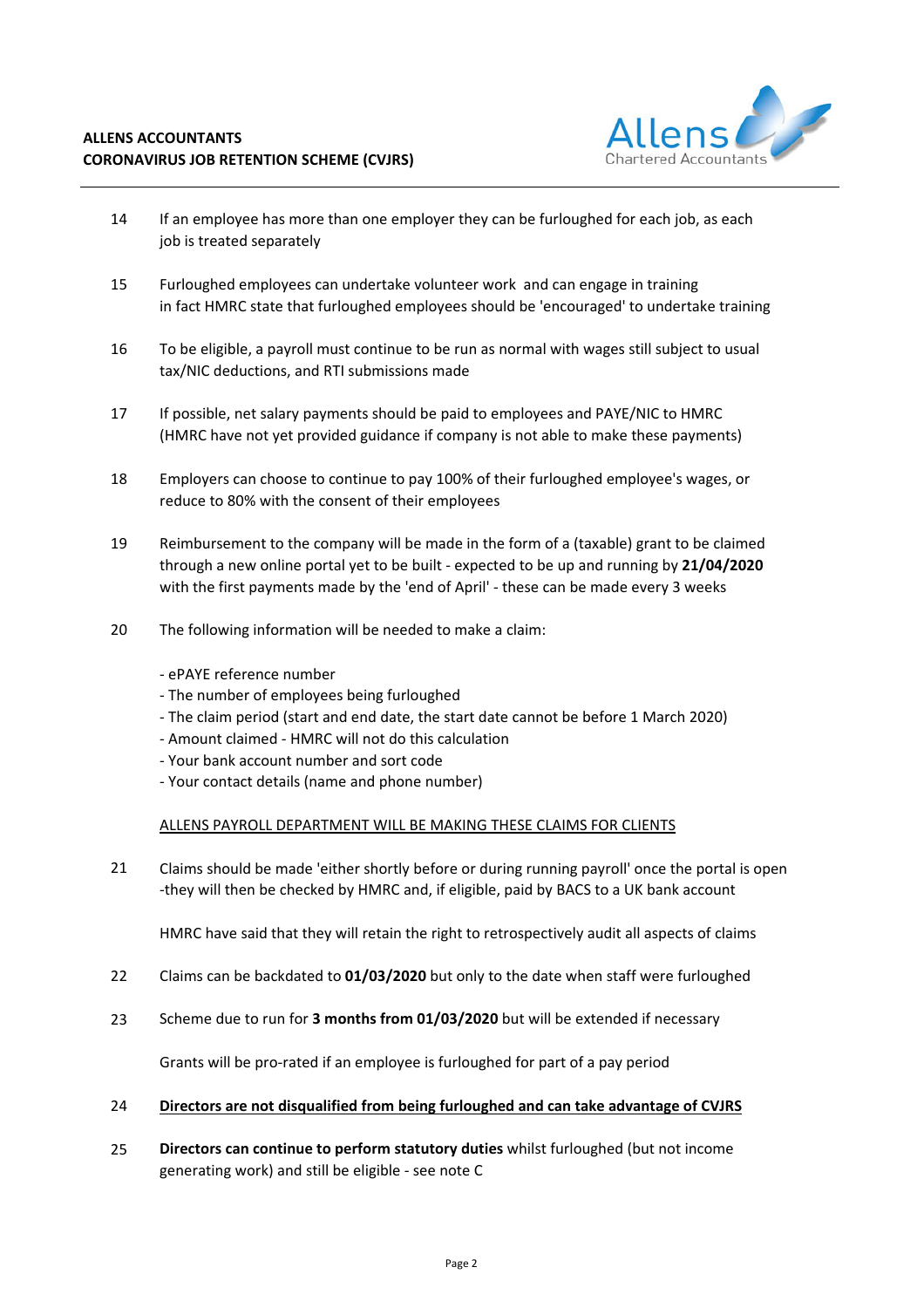

- 26 **Directors should be able to claim 80% of their PAYE salary**  see note D EG1: £8,600 x 1/12 = £716 @ 80% = £573 per month EG2: £12,500 x 1/12 = £1,041 @ 80% = £833 per month
- 27 Dividends are not eligible for government support
- 28 The Government has said that there will be heavy penalties for any employer or adviser who abuses the scheme or makes fraudulent claims
- 29 Other support for director/shareholders on low salaries:
	- deferral of VAT payments between 20/03/2020 and 30/06/2020 (not payable until March 2021)
	- deferral of all other taxes such as Corporation Tax via Time To Pay facility
	- deferral of July 2020 self-assessment payment on account to January 2021
	- claim for Universal Credit but need savings less than £16k
	- grant funding from local authority if have premises
	- ability to negotiate rent deferrals with landlords
	- emergency bank loans via CBILS

The above is based on information on gov.uk, guidance provided by ICAEW/CIOT and expert opinion in the technical press

The best sources for additional information are

https://www.gov.uk/guidance/claim-for-wage-costs-through-the-coronavirus-job-retention-scheme

https://www.icaew.com/insights/viewpoints-on-the-news/2020/mar-2020/coronavirus-job-retention-schemefurlough-guidance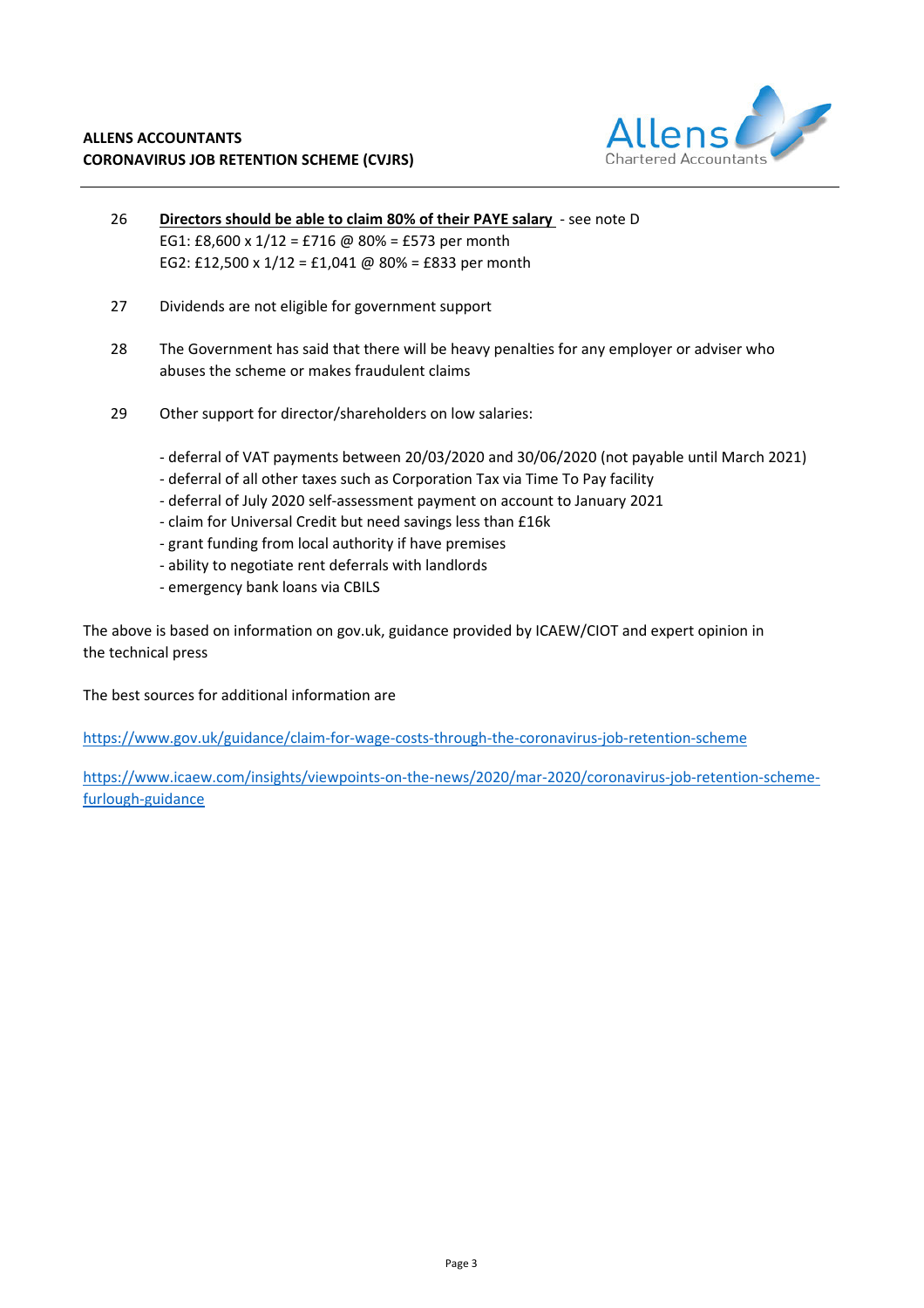

## **Notes**

A For full time and part time salaried employees the actual gross salary as of 28/02/2020 should be used to calculate the 80%

If an employee's wage varies but they have been employed for 12m prior to the claim, the employer can claim for the higher of either:

- the same month's earning from the previous year; or
- average monthly earnings from the 2019/20 tax year

Commission and discretionary bonuses should not be included in the calculations

In their 04/04/2020 updated guidance HMRC confirm that the calculations can include 'past overtime, fees and compulsory commission payments'

B This also includes employees who need to stay at home with someone who is shielding

https://www.gov.uk/government/publications/guidance-on-shielding-and-protecting-extremelyvulnerable-persons-from-covid-19/guidance-on-shielding-and-protecting-extremely-vulnerablepersons-from-covid-19#what-is-shielding

C HMRC have confirmed in their updated guidance released on 04/04/2020 that for a director to be furloughed it needs to be '*formally adopted as a decision of the company, noted in the company records and communicated in writing to the director concerned'*

HMRC have also confirmed in the same updated guidance that a director *'should not do work of a kind they would carry out in normal circumstances to generate commercial revenue or provides services to or on behalf of their company'*

It is worth mentioning ICAEW's stated view that *'in such times as we find ourselves, a pragmatic view should be taken'*

D We think that the amount that the 80% claim will be based on for directors whose salaries are processed annually (as many are through our payroll) will be the average salary for the 18/19 or 19/20 tax year

The ICAEW published some FAQs on 01/04/2020 in which they stated that their understanding was that directors salaries paid annually 'should be acceptable'

https://www.icaew.com/insights/viewpoints-on-the-news/2020/apr-2020/sole-directors-and-thecoronavirus-job-retention-scheme?utm\_campaign=Members%20- %20ICAEW&utm\_medium=email&utm\_source=1363745\_ICAEWDaily\_News\_01April2020&utm\_cont ent=owner&dm\_i=47WY,T89T,JW2S3,3IXN3,1